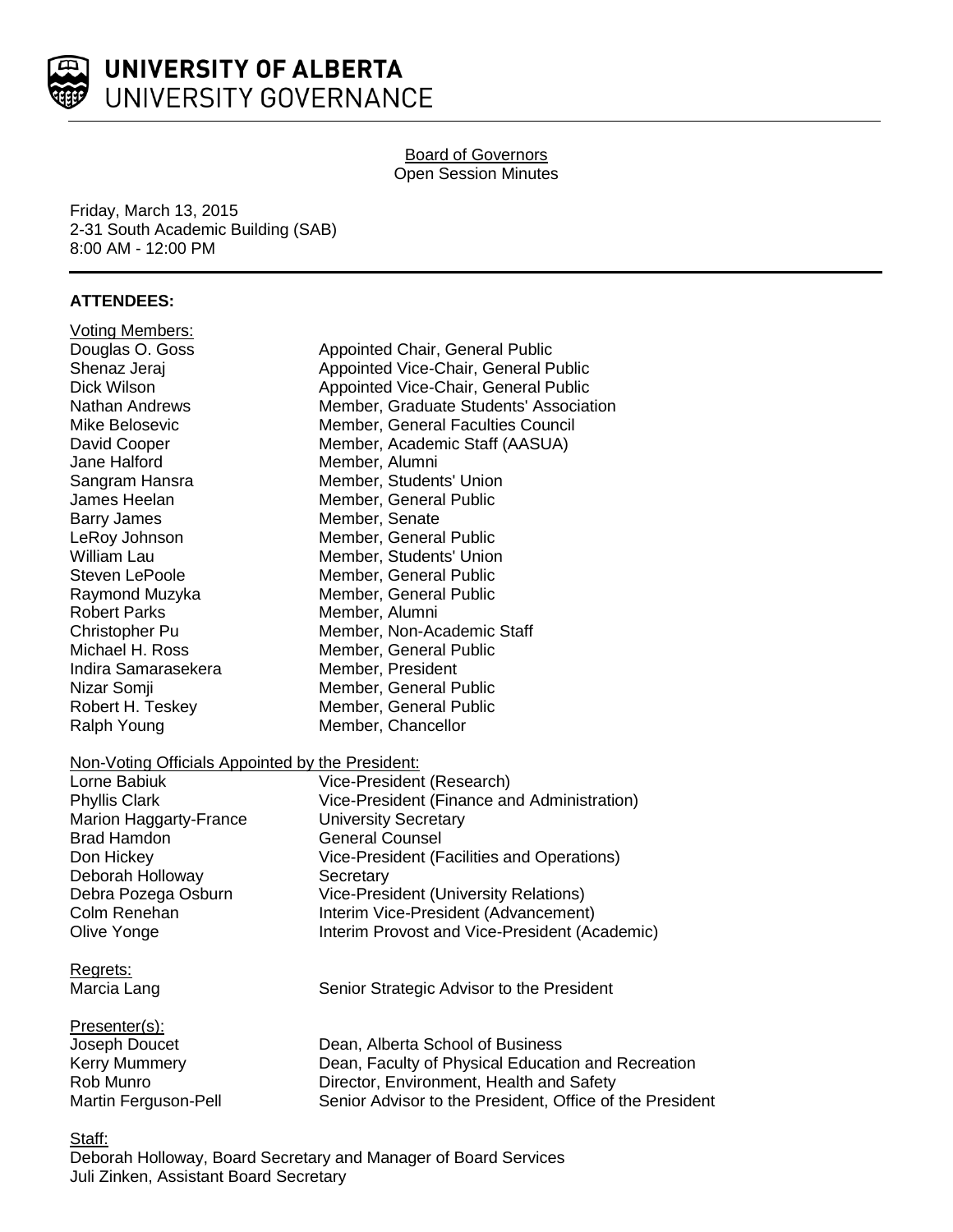### **OPENING SESSION**

1. *Chair's Session*

*Presenter(s)*: Douglas O. Goss

# 1a. Call to Order and Confirmation of Quorum

*Presenter(s)*: Douglas O. Goss

The Board Secretary confirmed that the attendance constituted quorum. The Chair called the meeting to order at 8:00 a.m.

# 1b. Approval of Open Session Agenda

Materials before members are contained in the official meeting file.

*Presenter(s)*: Douglas O. Goss

The motion was moved and seconded.

THAT the Board of Governors approve the Open Session agenda as presented.

**CARRIED**

# 1c. Conflict of Interest - Opportunity for Declaration

*Presenter(s)*: Douglas O. Goss

The Chair made note of the following:

- The University of Alberta has policy and procedure in place for Conflict of Interest and Conflict of Commitment, and Board members make annual disclosures.
- In addition, Board members must declare any conflict related to the Board Agenda of each meeting and, in the event of such conflict, absent themselves from the discussion and voting on the item.
- The Post-Secondary Learning Act, Section 16(5) states that: The members of the board must act in the best interests of the university.

The Chair invited members to declare conflicts of interest related to the Open Session Agenda of the meeting. Seeing none, he declared the question asked and answered.

#### 1d. Chair's Remarks

*Presenter(s)*: Douglas O. Goss

The Chair commented on the following matters:

- He thanked members who had completed the Board Evaluation survey and stressed the importance of completing the evaluation.
- He noted that this was the final meeting of the Board of Governors for Nathan Andrews, President, Graduate Students' Association, and for William Lau, President, Students' Union. It is also the final meeting for Sangram Hansra, who has served as Undergraduate Board of Governors Representative. He thanked them for their service and for their valuable contributions to the Board over the past year.
- The Chair welcomed to the Board Colin More, Incoming GSA President, Navneet Khinda, incoming SU President, and Azhar Khan, incoming Undergraduate Board Representative, noting they were in attendance as observers and congratulating them all on their elections.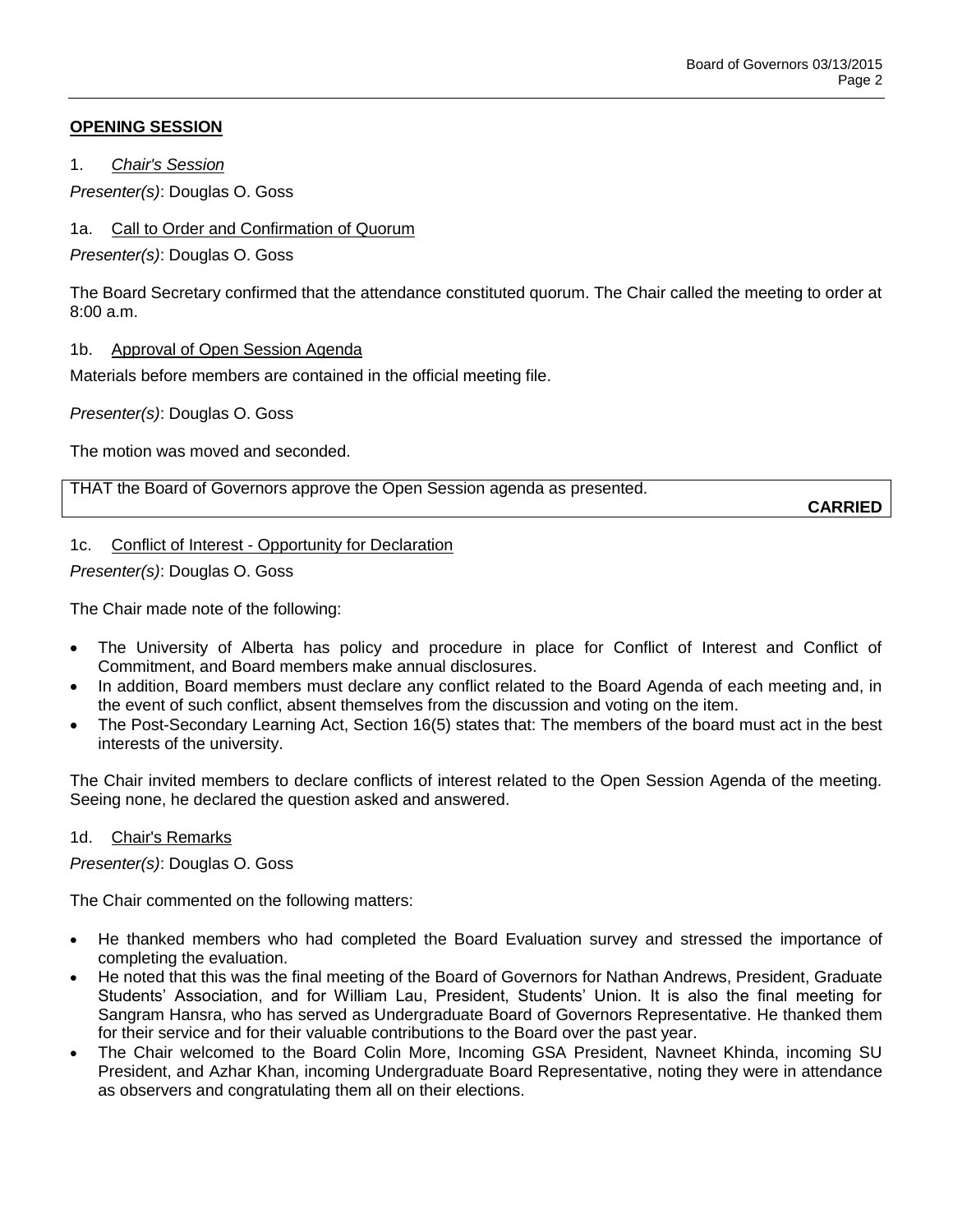He noted that Wayne Renke, former member of the Board representing AASUA, is now The Honourable Wayne Renke. He was recently appointed as a judge of the Court of Queen's Bench of Alberta.

At the invitation of the Chair, Mr Don Hickey, Vice-President (Facilities and Operations), reported that the corporate trust had officially been registered, and Dr Debra Pozega Osburn reminded members about the upcoming celebration of the President.

#### 2. *Report of the President*

#### *Presenter(s)*: Indira Samarasekera

The President provided an update on her activities as summarized in the Record of the President's Schedule, October 20 to December 5, 2014. She also included verbal points of interest to the Board on:

- The newly-opened Physical Activity and Wellness (PAW) Centre, which is open to students, faculty and staff, alumni and the community.
- The \$50,000 raised during the University's Giving Tuesday campaign to fund a student-led project—the building and launching of Alberta's first satellite, the Experimental Albertan #1 Satellite (or Ex-Alta 1). The satellite will be part of a swarm of 49 other cube satellites launched from Brazil in 2016 as part of an international space mission and, once in orbit, will provide information to help students learn more about the northern lights and other space weather phenomena.
- The University's 2014 United Way Campaign, which finished with a cumulative amount of donations over the past three decades of more than \$10 million! The University was honoured for reaching this milestone last month by the United Way and the Association of Fundraising Professionals. The President thanked and congratulated United Way committee members and everyone on campus who has contributed to the campaign over the years.
- The University's 2014 Festival of Ideas, which was a big success and had the theme "Utopia/Dystopia: From Heroes to Villains". This year featured novelist, journalist and playwright, Colm Toibin; Pulitzer Prize winner cartoonist, Art Spiegelman; and bestselling novelist, playwright, poet and essayist, Joyce Carol Oates.
- Writing Studies 101: Exploring Writing, a course offered by the Office of Interdisciplinary Studies in the Faculty of Arts, won the 2014-2015 Writing Program Certificate of Excellence award from the Conference on College Composition and Communication (CCCC), the world's leading organization for writing studies. The blended course, with both online and in-class components, teaches students in all disciplines how to write academically and how to take their writing skills forward once they join the workforce. The University of Alberta was the only Canadian institution honoured this year and only the second ever to be recognized by the CCCC.

#### 2a. Progress on the Change Agenda

*Presenter(s):* Indira Samarasekera

The President provided the following update:

- Enriching Graduate Education and Experience
	- $\circ$  The Provost's Office is taking the lead on implementing the Deans' action plan.
	- o Heather Zwicker was appointed Interim Dean, Faculty of Graduate Studies and Research from July 1, 2015.
	- $\circ$  A reminder of the promise from the Provincial Government for funding for graduate student education.

The President responded to questions and comments from members regarding the following matters: the importance of delivering a consistent package to graduate students; whether a plan is place for the funding expected from the Provincial Government; and the need for student internships in industry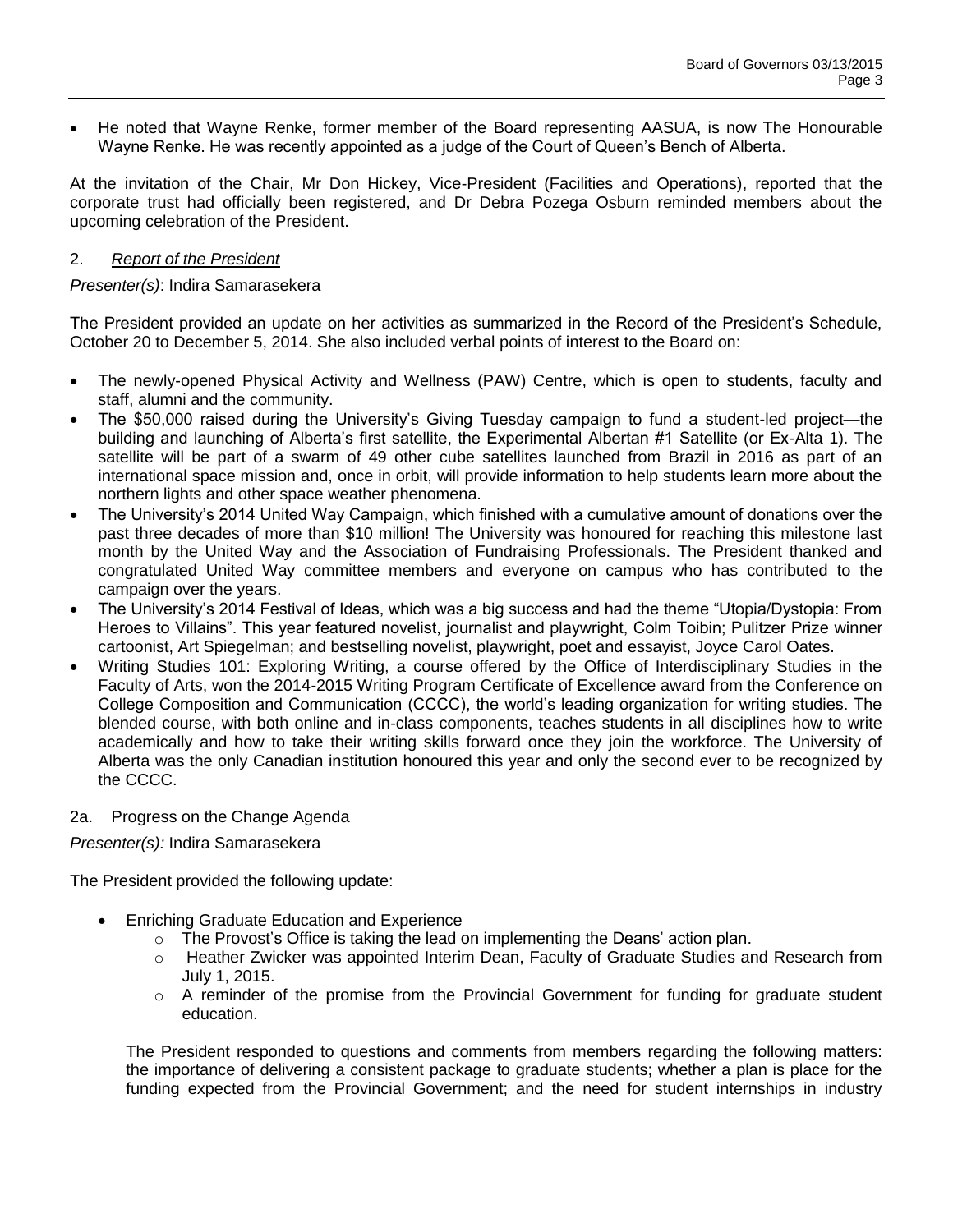settings and the role of MITACS in this regard. The Board Chair noted the extensive and ongoing discussions with the Provincial Government regarding the importance of graduate student support.

- Peter Lougheed Leadership College (PLLC)
	- $\circ$  Since April 1 last year, Kim Campbell and Martin Ferguson-Pell have held meetings across the institution, as well as with dozens of external supporters, and have incorporated many of the comments and suggestions into the continually evolving college concept.
	- $\circ$  The College is on track to welcome the Pioneer Class in September 2015.
	- $\circ$  Work is ongoing to build out the activities of the College to engage students and faculty across campus as widely as possible. Kim Campbell and Martin Ferguson-Pell are committed to working collaboratively with existing excellent programs and initiatives that support leadership skills development right across campus.
	- $\circ$  Construction on Lougheed Hall will start this spring. The site preparation has begun and is expected to finish shortly.
	- o Fundraising efforts continue for the College. The University has a \$35 million commitment from the provincial government and approximately \$10 million has been committed by private donors.
	- o The President has had several meetings with government officials in Ottawa to talk about possible avenues for federal funding for PLLC. Work continues on a funding proposal through the federal Building Canada fund.

The President responded to questions and comments from members regarding the following matters: the location of the Residence Hall; whether similar initiatives exist at other institutions; the potential for additional Advancement activity centered on the PLLC; clarity regarding criteria for acceptance to the program; the challenges to students enrolled in professional programs to participate; whether Campus Saint-Jean and Augustana students will be included; a note that a process is underway to consider how to link with existing programs; clarity regarding Advancement achievements for the project; and the need for diversity, to reach a broad range of students.

- Advancement
	- o With two weeks to go, the current fundraising total for FY15 stands at over \$100 million up from \$87.7 million last year.
	- $\circ$  The President provided an update on the Vice-President (Advancement) search and thanked Dick Wilson and Rob Parks for serving on the Search Committee.

#### 2b. President's Visiting Committee: Summary of Reviews for the Faculty of Physical Education and Recreation and the Alberta School of Business

#### *Presenter(s)*: Martin Ferguson-Pell; Joseph Doucet; Kerry Mummery

*Discussion*: The President reported that the President's Visiting Committees (PVC) were established as a result of the Board of Governor's Change Agenda as a mechanism for Academic Transformation. The high-level purpose of the PVC is to focus, at a faculty-level, on the "three Rs": Reform, Research, and Resources. Martin Ferguson-Pell was tasked with implementing the PVC. To date, two faculties, Physical Education and Recreation and Business agreed to pilot the PVC. The membership of PVCs consisted of leading academics, community, and Board of Governor members so that a multi-dimensional faculty review could be completed. There has been discussion about how PVC differs from the Unit Review Process and also whether it should be integrated into it. One of the ways that the PVC differs from the Unit Review process is that the PVC will create on ongoing relationship with the Faculties.

Dr Ferguson-Pell, Special Advisor to the President, discussed the need to assess strategic priorities on a frequent basis. He noted that the PVC is a centrally-based initiative designed to impose as little additional burden on the Faculties to produce documents as possible. He added that the two PVCs completed to date were very successful and that Committee members were deeply engaged in the process.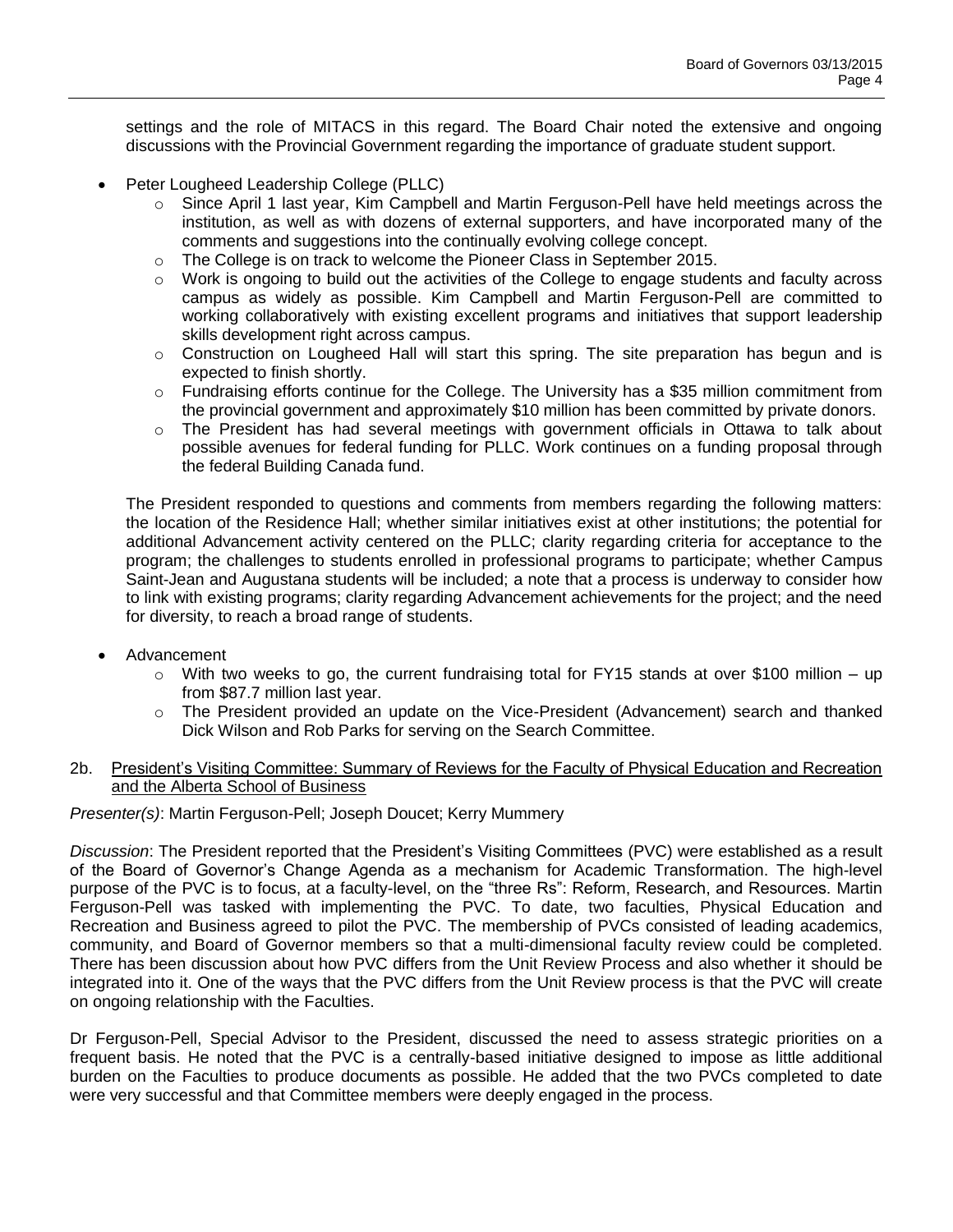Dr Joseph Doucet, Dean, Alberta School of Business reported that, overall, the process had been positive and that he believes continuing value will be derived from it. He added that focus was at a very high strategic level.

Dr Kerry Mummery, Dean, Faculty of Physical Education and Recreation, noted that his was the first Faculty to go through the process. The focus of the review was quality assurance regarding key strategic priorities. He added that continuity of the review team would be important. He suggested that self-study be conducted in advance of a PVC. Dean Mummery also noted that the name of the Faculty was a subject of much discussion.

The presenters responded to questions and comments from members regarding the following matters: what were the key learning outcomes; which Faculties are scheduled next; if the issue of ensuring Department Chairs are critical thinkers and experts in their area had been considered; how widely the findings were distributed within the Faculties and whether recommendations were well-received; a note that in the School of Business there was discussion about connecting more research with current issues, stressing also the importance of traditional norms; whether faculty members were involved in the process; whether review teams would be involved in institutional strategy development led by the incoming President; how the results of the PVCs would be aligned with institutional strategy; a concern that a self-study ahead of a PVC could result in a planned, deliberate process that would not allow the Dean to review strategic priorities openly with peers during the PVC meetings; clarity regarding the draw on resources versus the value received; whether a process similar to the PVCs could be undertaken at the institutional level; and whether the President-Elect is expected to continue the PVCs. Members congratulated the presenters for this initiative.

#### 3. Safety Moment

*Presenter(s)*: Rob Munro; Steven LePoole

*Discussion*: Mr Rob Munro, Director, Environment, Health and Safety, provided a presentation regarding the root causes of incidents.

Mr Munro responded to questions and comments from members regarding the following matters: clarity regarding root causes analysis techniques; whether tools are in place to help transfer the University's safety culture to the personal lives of community members; whether proactive culture analyses are conducted; and the critical importance of pursuing a robust safety culture.

#### 4. *Approval of the Consent Agenda*

Materials before members are contained in the official meeting file.

*Presenter(s)*: Douglas O. Goss

*Discussion*:

The Chair removed item 4L "Alumni Association report" from the Consent Agenda.

The motion was moved and seconded as amended.

THAT the Board of Governors approve the Open Session Consent Agenda as amended.

**CARRIED**

- 4a. Approval of the Open Session Minutes of December 10, 2014
- 4b. Approval of the Open Session Minutes of December 19, 2014 electronic vote
- 4c. Approval of the Open Session Minutes of January 15, 2015 electronic vote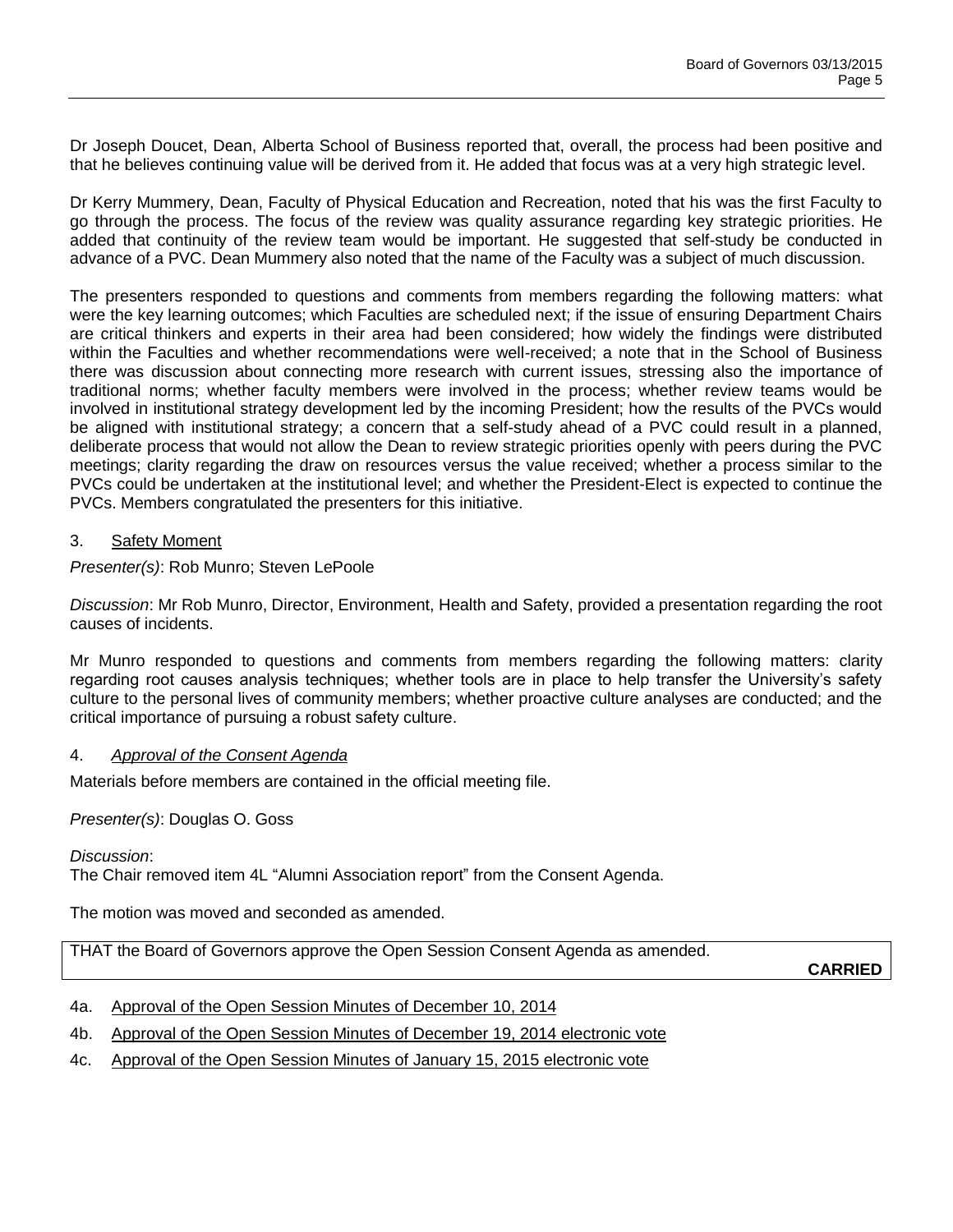*Information Reports*

- 4d. Report of the Audit Committee
- 4e. Report of the Finance and Property Committee
- 4f. Report of the Human Resources and Compensation Committee
- 4g. Report of the Investment Committee
- 4h. Report of the Learning and Discovery Committee
- 4i. Report of the Safety, Health and Environment Committee
- 4j. Report of the University Relations Committee

*Regular Reports*

- 4k. Chancellor's Report
- 4l. Alumni Association removed from the Consent Agenda
- 4m. Students' Union
- 4n. Graduate Students' Association
- 4o. Association of Academic Staff
- 4p. Non-Academic Staff Association
- 4q. General Faculties Council
- 4r. Undergraduate Student Representative
- 4s Board Chair and Board Members Activity Report

At the invitation of the Chair, Dr Renehan and Ms Halford provided an update on the launch of the Alumni Assoiations's Centennary Celebration and activities planned for the year.

#### **ACTION ITEMS**

#### 5. *Joint Report of the Finance and Property Committee and Learning and Discovery Committee*

*Presenter(s)*: Dick Wilson; Shenaz Jeraj

#### 5a. University of Alberta's Comprehensive Institutional Plan (CIP) (2015)

Materials before members are contained in the official meeting file.

*Presenter(s)*: Colm Renehan; Debra Pozega Osburn; Don Hickey; Lorne Babiuk; Olive Yonge; Phyllis Clark

*Purpose of the Proposal*: Under guidelines from Innovation and Advanced Education (IAE), the University of Alberta has prepared the CIP that incorporates the University's access plan, research plan, capital plan, and budgets into one comprehensive document. The CIP is for approval by the Board of Governors and is then filed with the Minister of IAE. The CIP is written in support of the university's vision and mission as outlined in Dare to Discover and its Academic Plan, Dare to Deliver. The CIP outlines the University's academic and research priorities as articulated in the Academic Chapter, which in turn drives the University's capital and resource allocation priorities.

#### *Discussion*:

Dr Pozega Osburn presented the item, outlining the aspects of the document that are requirements of the Provincial Government. She described the consultation and governance path and highlighted the key messages contained in the Executive Summary. Dr Pozega Osburn also reviewed the changes that had been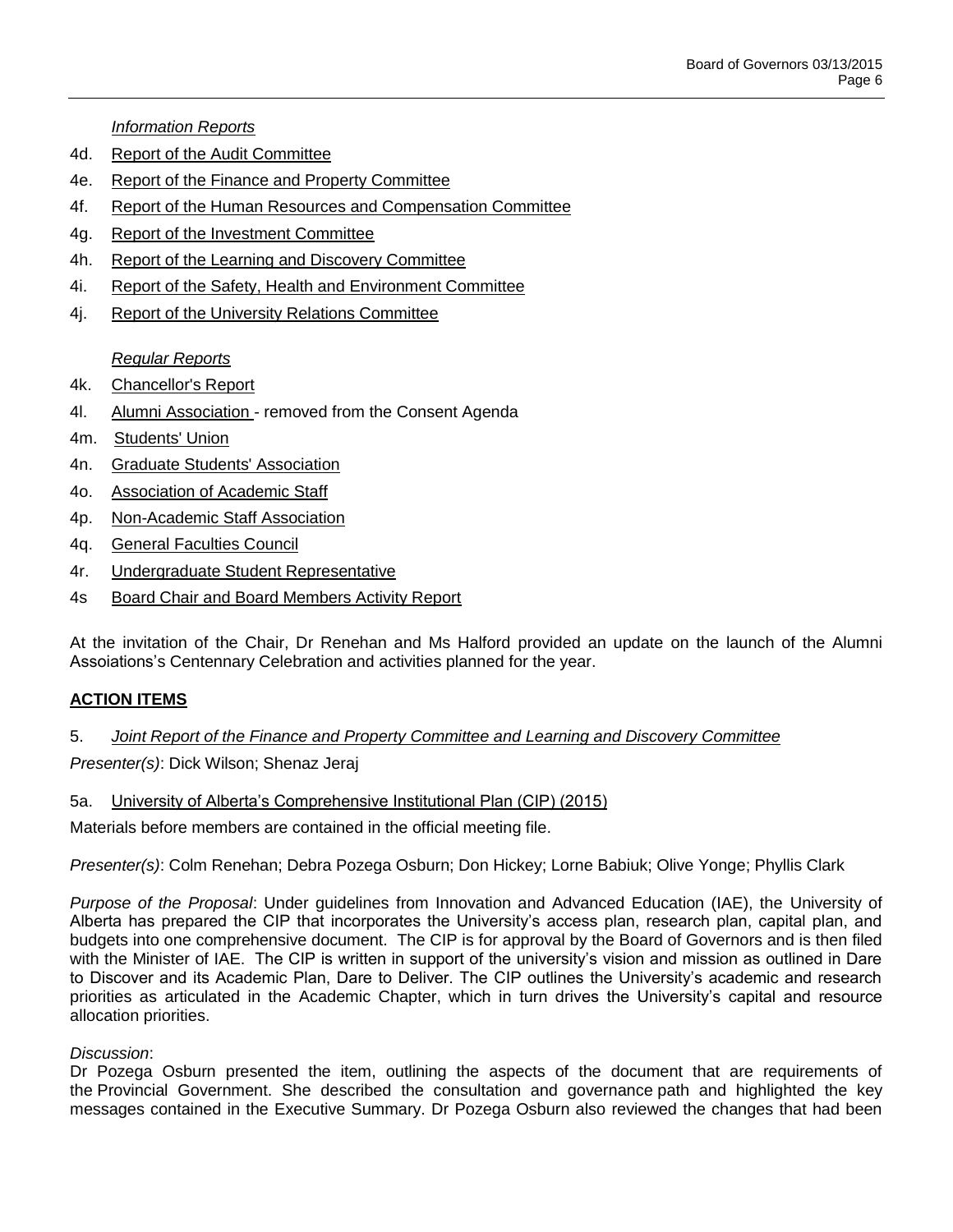made to the document since the Budget Briefing and changes to come that are not reflected in the document before members. She added that it is expected that the requirements for the document will be refined in the future.

The motion was moved and seconded.

THAT the Board of Governors, on the recommendation of the General Faculties Council Academic Planning Committee, the Board Finance and Property Committee, and the Board Learning and Discovery Committee, approve the 2015 University of Alberta Comprehensive Institutional Plan (CIP), as set forth in Attachment 1, and empower administration to make any editorial changes to the CIP, as needed, as long as the changes do not have the force of policy.

**CARRIED**

# 6. *Report of the Finance and Property Committee*

#### *Presenter(s)*: Dick Wilson

# 6a. University of Alberta 2015-2016 Market Modifiers Proposal

Materials before members are contained in the official meeting file.

#### *Presenter(s)*: Olive Yonge; Phyllis Clark

*Purpose of the Proposal*: Approval of new Market Modifiers in select Faculties and programs and proposed increases to existing Market Modifiers.

#### *Discussion*:

Ms Clark introduced the item, reviewing the process of comparing University of Alberta fees to those of peer institutions. She described the consultation process undertaken with students and noted that a framework for allocations was in place. Ms Clark also noted that the Provincial Government had indicated that three market modifiers could be brought forward but that Dr Yonge successfully lobbied for five to be presented. Dr Yonge added that she had requested that the option to bring forward market modifiers be regularized to an annual schedule.

A member requested details regarding allocations of the fees, noting that this information was not before members and therefore it would be challenging to support the proposal as a result. In response, Ms Clark reported that twenty per cent (20%) would be allocated toward student support and the remainder would be allocated by the Faculties to salaries and other expenses in order to maintain quality. A member commented that Administration had reported that a plan was in place, and questioned whether it was the Board's role to drill down to the detail. Regarding the fee in Economics, Dr Yonge noted high market demand and reported that additional faculty would be engaged to deliver twenty-four new courses and that student support funding would also be allocated. A member noted that the Alberta School of Business was losing applicants because the fees were so low they left the impression that it was not a competitive school.

Members engaged in a detailed discussion regarding accessibility and the impact of increased fees on students. Mr Lau noted that an accessibility strategy had been requested, adding that cost, affordability and accessibility were different issues and that many students do not have access to needed support, noting the increased use of the Students' Union Food Bank. Dr Yonge noted that accessibility is not only about cost, but also about enrollment pressures, housing, transportation and other matters, adding that this issue is a societal one wherein everyone has a responsibility.

Regarding the proposed fee in Economics, a member questioned the level of student support and the thoroughness of the consultation process. Mr Hansra reported that while the consultation processes in the other four cases had been thorough and transparent, consultation in Economics began very late in the process and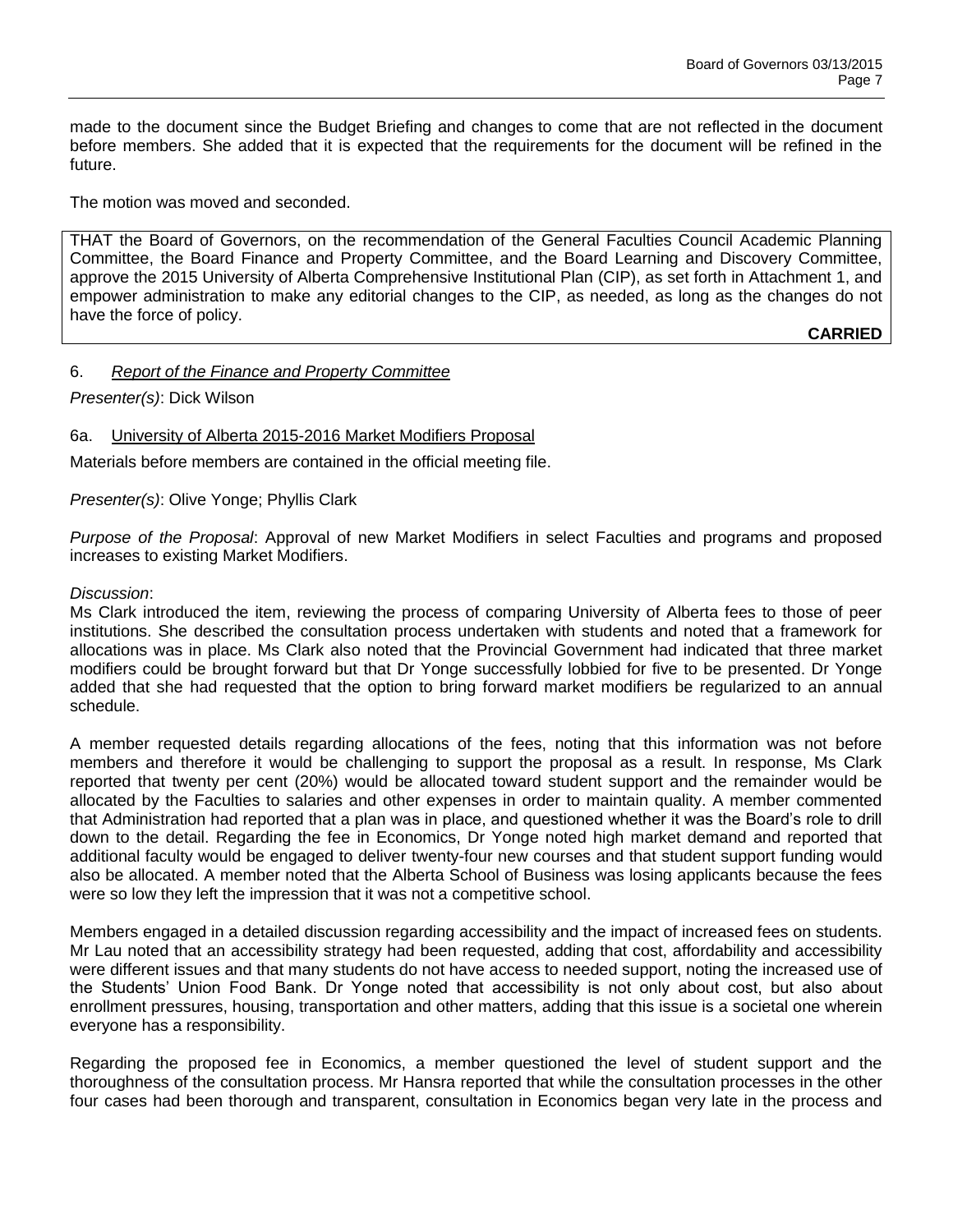reached only a limited number of students. He noted that the lack of a standard consultation process polarized students with accessibility and affordability issues. A member agreed that a standardized framework for consultation should be developed and implemented for the future, adding that generation of new revenue should be achieved not only through tuition and fee increases, but also from commercialization, advancement and other activities.

Mr Hansra requested that the Chair allow him to present a motion to divide the motion before members in order to deal with the market modifier in Economics separately.

The motion was moved and seconded.

THAT the Board of Governors divide the question to consider the proposal from the University Administration for the establishment of proposed new Market Modifiers and proposed increases to existing Market Modifiers for the Faculty of Law, School of Business, Faculty of Rehabilitation Medicine – Physical Therapy, and Faculty of Pharmacy and Pharmaceutical Sciences, separate from the proposal for the establishment of a new Market Modifier in the Faculty of Arts – Economics.

# **CARRIED**

The motion was moved and seconded.

THAT the Board of Governors, on the recommendation of the Board Finance and Property Committee and the GFC Academic Planning Committee, approve the proposal from the University Administration for the establishment of proposed new Market Modifiers and proposed increases to existing Market Modifiers for the Faculty of Law, School of Business, Faculty of Rehabilitation Medicine – Physical Therapy, and Faculty of Pharmacy and Pharmaceutical Sciences, as set forth in Attachments 1 and 2, with all changes regarding these Market Modifiers to be implemented as noted in these attachments, subject to the final approval of the Minister of Innovation and Advanced Education (IAE).

**CARRIED Mr Andrews, Mr Lau and Mr Somji opposed**

Members engaged in a lengthy discussion regarding the consultation process in Economics. The Board agreed that a framework for consulation should be developed and brought forward for approval, and that the strategy must include a requirement to outline the allocation of the fees. Several members expressed concerns regarding whether or not to approve this market modifier now or await a strategy for consultation, while others noted the funds were needed now and that this situation should serve as a learning opportunity. Finally, members requested that Dr Yonge follow up with Economics ensure that twenty per cent (20%) would be allocated toward improving the student experience.

The motion was moved and seconded.

THAT the Board of Governors, on the recommendation of the Board Finance and Property Committee and the GFC Academic Planning Committee, approve the proposal from the University Administration for the establishment of a new Market Modifier in the Faculty of Arts – Economics, as set forth in Attachments 1 and 2, with changes regarding this Market Modifier to be implemented as noted in these attachments, subject to the final approval of the Minister of Innovation and Advanced Education (IAE).

#### **CARRIED**

**Mr Andrews, Dr Belosevic, Dr Cooper, Mr Hansra, Mr Lau, Dr Muzyka, Mr Parks, Mr Pu, and Mr Somji opposed**